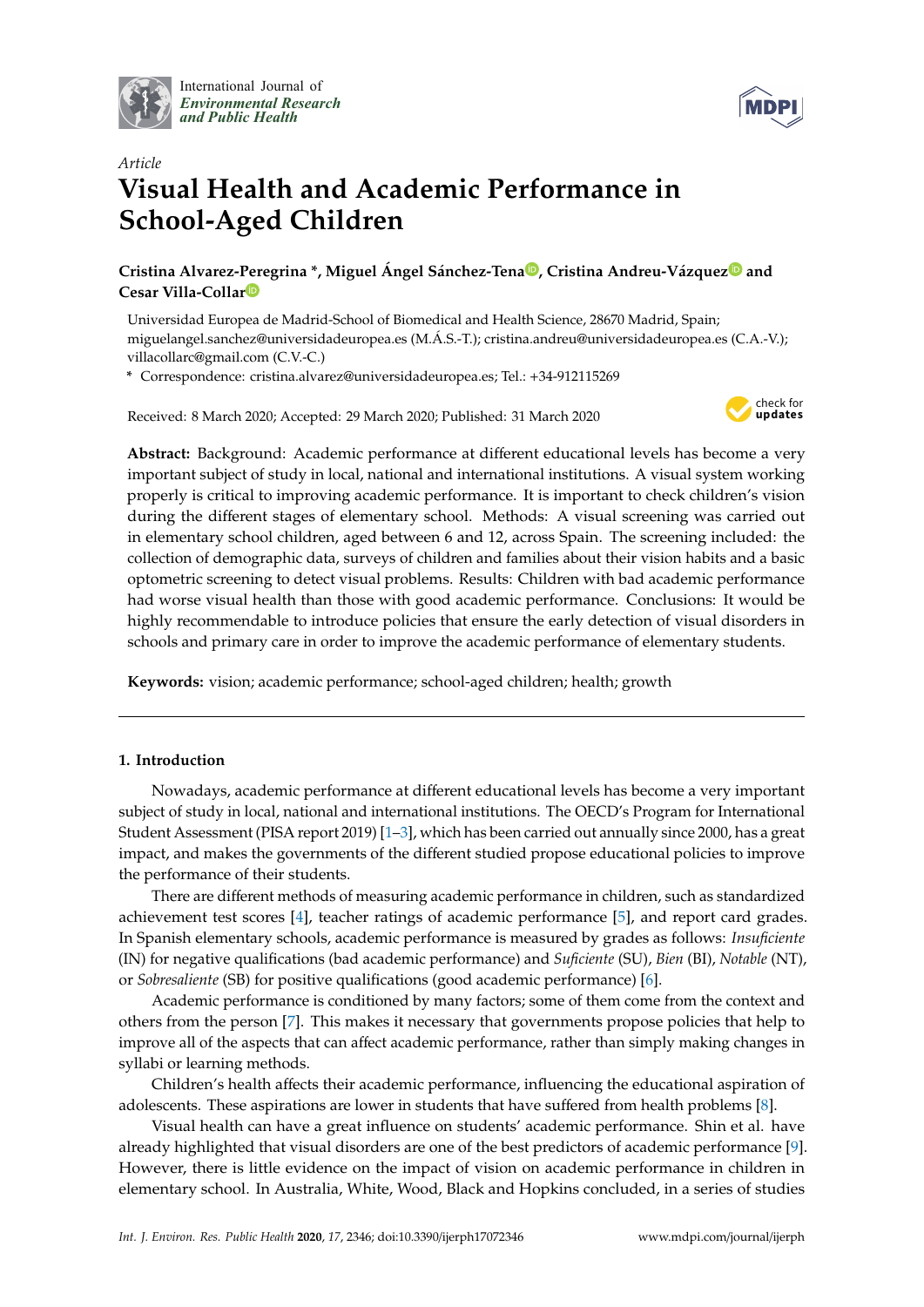of different grades of elementary school, that better visual information processing results in better academic performance [\[10–](#page-6-8)[12\]](#page-6-9). In Malaysia, in 2011, Chen et al. studied 1103 grade 2 school children, supporting the concept that visual performance is key to learning [\[13\]](#page-6-10).

In Spain, well-child visits by pediatricians include vision checks at ages that vary among the different Autonomous Communities. According to the recommendations given in the guide of preventive activities by age group, from the PrevInfad Group and PAPPS Childhood and Adolescence, a complete visual screening should be conducted for children aged between 2 and 4 [\[14\]](#page-7-0). However, there is a lack of scientific literature in Spain that supports the relationship between vision and learning.

As previously mentioned, a visual system properly working is critical to improve academic performance. It is therefore important to check children´s vision during the different stages of elementary school.

## **2. Materials and Methods**

A visual screening was carried out on elementary school children, aged between 6 and 12, all over Spain. The screening included:

- The collection of demographic data, including sex and age.
- A survey of children about their vision in daily life situations.
- A survey of families about their children's visual habits.
- A basic optometric screening to detect visual problems, including:
	- o Monocular visual acuity in far vision
	- o Binocular visual acuity in near vision
	- o Near point of convergence
	- o Ocular motility

The screening was done by optometrists in optical centers that collaborated in the study 'State of children's vision in Spain 2019', organized by the *Vision y Vida* Foundation. Each optometrist had a username and password to upload the collected data on the website [www.verparaaprender.es.](www.verparaaprender.es)

For all participants and each of the study cohorts, qualitative variables were described using absolute and relative values. Quantitative variables were described using means  $\pm$  standard deviation (SD), or medians and interquartile range [IQR], depending on their distribution (Shapiro-Wilk normality test). Chi-square tests and Student T-tests from independent samples or Mann Whitney U tests were used to compare study cohorts. Odds ratios and 95% confidence intervals were calculated for qualitative variables. Differences between the means of participants with "BAD" and "GOOD" academic performance, and 95% confidence intervals, were calculated for quantitative variables. The analyses were performed using Stata IC v.14 (StataCorp), and a significance level of 5% was established.

The research described herein adheres to the tenets of the Declaration of Helsinki, and was approved by the ethics investigation committee of the *Universidad Europea de Madrid* (CEI-UE). All records were anonymous; only statistical information was provided by *Fundacion Visión y Vida* for research purposes.

### **3. Results**

In total, 11406 children participated in the visual screening. 1188 children were excluded as the surveys did not contain information about their academic performance. The 10,218 children included in the analysis were classified according to their academic performance. The sample was divided into 1006 children (9.85%) with bad academic performance and 9212 (90.15%) children with good academic performance.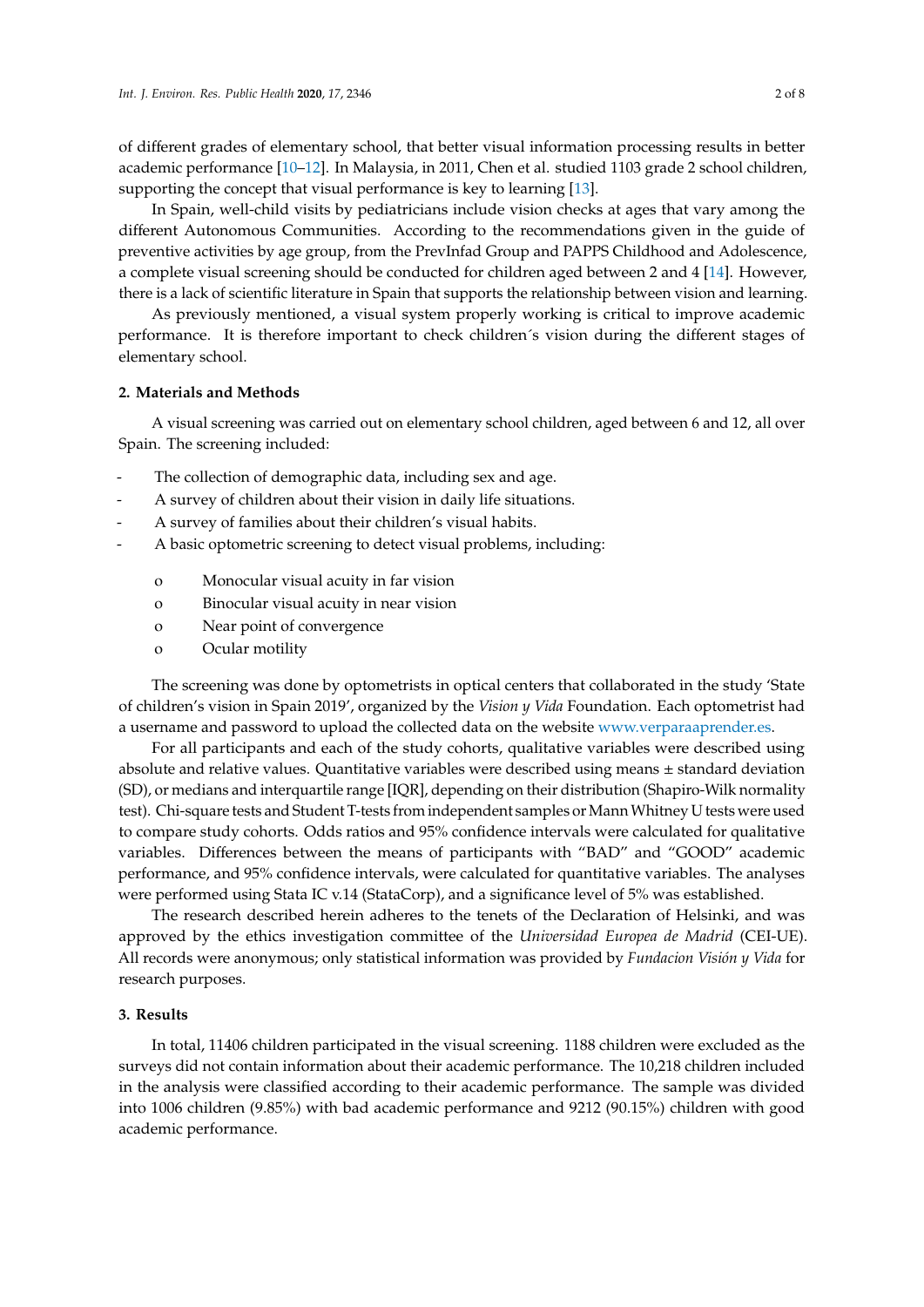#### *3.1. Demographical Data*

47.96% of the children were male, while 52.04% were female. The proportion of males was higher in the group with bad academic performance than in the group with good academic performance (57.21% versus 46.95%; *p* < 0.001).

The age of the participants was  $8.08 \pm 2.04$  years old. The median was  $8 \, [4]$  $8 \, [4]$  years old in all the sample. Table [1](#page-2-0) shows the detail of demographical data.

<span id="page-2-0"></span>

|                                             | <b>TOTAL</b>    | <b>BAD</b> Academic<br>Performance | <b>GOOD Academic</b><br>Performance | <i>p</i> -Value |
|---------------------------------------------|-----------------|------------------------------------|-------------------------------------|-----------------|
| N of participants                           | 10218           | 1006                               | 9212                                |                 |
| $\frac{6}{6}$ of total)                     |                 | $(9.85\%)$                         | $(90.15\%)$                         |                 |
| Age (years old)                             |                 |                                    |                                     |                 |
| Mean $\pm$ SD                               | $8.08 \pm 2.04$ | $8.43 \pm 2.10$                    | $8.04 \pm 2.03$                     | < 0.001         |
| Median [IOR]                                | 8.00 [4.00]     | 8.00 [3.00]                        | 8.00 [4.00]                         |                 |
| N of female participants *                  | 5311            | 430                                | 4881                                |                 |
| (% of total participants with known gender) | $(52.04\%)$     | $(4.21\%)$                         | $(47.83\%)$                         | < 0.001         |
| (% of cohort of study with known gender)    |                 | $(42.79\%)$                        | $(53.05\%)$                         |                 |
|                                             |                 |                                    |                                     |                 |

**Table 1.** Demographic analysis of the study population.

\* The answers "NR/DK" are not included.

# *3.2. Survey to Children about Their Vision in Daily Life Situations*

Table [2](#page-2-1) shows the proportion of children that answered 'yes' or 'no' to the questions about their habits related to vision. There were differences in the proportion of subjects answering 'yes' to each question between the cohorts with bad and good academic performance.

| Table 2. Answers given by children about their vision in daily life situations. |  |  |  |  |
|---------------------------------------------------------------------------------|--|--|--|--|
|---------------------------------------------------------------------------------|--|--|--|--|

<span id="page-2-1"></span>

|                                                                           | <b>TOTAL</b>        |                     | <b>Bad Academic</b><br>Performance |                    | Good Academic<br>Performance |                     | <i>v</i> -Value | <b>OR</b><br>(95% CI) ** |
|---------------------------------------------------------------------------|---------------------|---------------------|------------------------------------|--------------------|------------------------------|---------------------|-----------------|--------------------------|
|                                                                           | No<br>Yes           |                     | No.                                | Yes                | No                           | Yes                 |                 |                          |
| Do you see the blackboard properly? *                                     | 1323<br>(12.95%)    | 8507<br>$(83.26\%)$ | 246<br>(24.45%)                    | 696<br>$(69.18\%)$ | 1077<br>$(11.69\%)$          | 7811<br>$(84.79\%)$ | < 0.001         | 0.39<br>$(0.33 - 0.46)$  |
| Do you have a good far and near<br>vision? *                              | 1626<br>$(15.91\%)$ | 7990<br>$(78.20\%)$ | 307<br>$(30.52\%)$                 | 593<br>$(58.95\%)$ | 1319<br>$(14.32\%)$          | 7397<br>$(80.30\%)$ | < 0.001         | 0.34<br>$(0.30 - 0.40)$  |
| Do you get tired while reading? *                                         | 6985<br>$(68.36\%)$ | 2537<br>$(24.83\%)$ | 486<br>(48.31%)                    | 427<br>(42.45%)    | 6499<br>$(70.55\%)$          | 2110<br>$(22.90\%)$ | < 0.001         | 2.71<br>$(2.35 - 3.12)$  |
| Do you suffer from headaches or your<br>eves cry or itch while reading? * | 7454<br>$(72.95\%)$ | 2159<br>$(21.13\%)$ | 577<br>$(57.36\%)$                 | 353<br>$(35.09\%)$ | 6877<br>$(74.65\%)$          | 1806<br>$(19.60\%)$ | < 0.001         | 2.33<br>$(2.02 - 2.69)$  |
| 8426<br>Do you have anytime double vision? *<br>$(82.46\%)$               |                     | 1067<br>$(10.44\%)$ | 738<br>$(73.36\%)$                 | 164<br>$(16.30\%)$ | 7688<br>$(83.46\%)$          | 903<br>$(9.80\%)$   | < 0.001         | 1.89<br>$(1.57 - 2.28)$  |
| Do you need to follow the text with<br>your finger when you read? *       | 6195<br>$(60.63\%)$ | 3369<br>$(32.97\%)$ | 458<br>$(45.53\%)$                 | 469<br>$(46.62\%)$ | 5737<br>$(62.28\%)$          | 2900<br>$(31.48\%)$ | < 0.001         | 2.03<br>$(1.76 - 2.33)$  |
| Do you get confused or miss words<br>when reading? *                      | 6212<br>$(60.79\%)$ | 3072<br>$(30.06\%)$ | 390<br>$(38.77\%)$                 | 521<br>(51.79%)    | 5822<br>$(63.20\%)$          | 2551<br>$(27.69\%)$ | 0.014           | 3.05<br>$(2.65 - 3.51)$  |

\* The answers 'NR/DK' are not included; \*\* The odds ratio (and its 95% confidence interval) of answering 'yes' to each of the questions for participants with 'bad academic performance', with respect to participants with 'good academic performance'. Significant *p*-values and OR (*p* < 0.05) are shown in bold.

## *3.3. Survey of Families about Children's Visual Habits.*

Table [3](#page-3-0) shows the proportion of families that answered 'yes' or 'no' to the questions about their children's visual habits.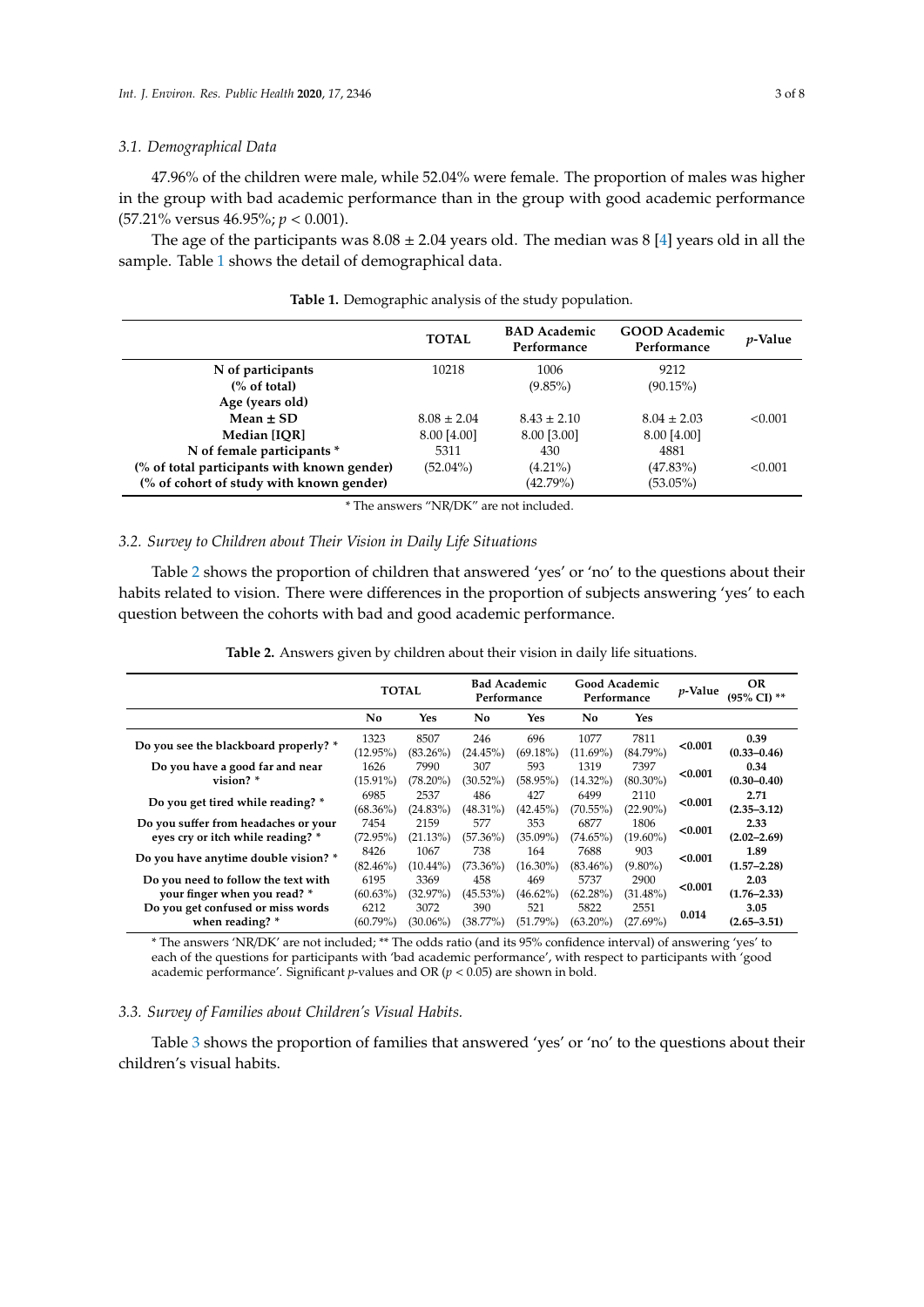<span id="page-3-0"></span>

|                                                                                                     | <b>TOTAL</b>                            |                     | <b>Bad Academic</b><br>Performance |                    | Good Academic<br>Performance |                     | <i>v</i> -Value | <b>OR</b><br>(95% CI) ** |
|-----------------------------------------------------------------------------------------------------|-----------------------------------------|---------------------|------------------------------------|--------------------|------------------------------|---------------------|-----------------|--------------------------|
|                                                                                                     | No<br>Yes                               |                     | No                                 | Yes                | No                           | <b>Yes</b>          |                 |                          |
| Do you think that your child has good<br>vision? $*$                                                | 1315<br>$(12.87\%)$                     | 8143<br>$(79.69\%)$ | 292<br>$(29.03\%)$                 | 597<br>$(59.34\%)$ | 1023<br>$(11.11\%)$          | 7546<br>$(81.91\%)$ | < 0.001         | 0.28<br>$(0.24 - 0.32)$  |
| When your child is watching TV, does<br>he/she get close to the screen or squint<br>his/her eyes? * | 7667<br>$(75.03\%)$                     | 2230<br>$(21.82\%)$ | 584<br>$(58.05\%)$                 | 375<br>(37.28%)    | 7083<br>$(76.89\%)$          | 1855<br>$(20.14\%)$ | < 0.001         | 2.45<br>$(2.13 - 2.83)$  |
| When your child is reading, does<br>he/she get close to the paper? *                                | 6860<br>$(67.14\%)$                     | 2928<br>$(28.66\%)$ | 450<br>$(44.73\%)$                 | 491<br>$(48.81\%)$ | 6410<br>$(69.58\%)$          | 2437<br>(26.45%)    | < 0.001         | 2.87<br>$(2.50 - 3.30)$  |
| Does your child get up frequently<br>when he/she does his/her homework? *                           | 5722<br>$(56.00\%)$                     | 3960<br>$(38.76\%)$ | 269<br>$(26.74\%)$                 | 680<br>$(67.59\%)$ | 5453<br>$(59.19\%)$          | 3280<br>$(35.61\%)$ | < 0.001         | 4.20<br>$(3.62 - 4.89)$  |
| Are your child's eyes red after a long<br>visual effort (TV, homework, etc.)? *                     | 7900<br>$(77.31\%)$                     | 1684<br>$(16.48\%)$ | 602<br>$(59.84\%)$                 | 322<br>$(32.01\%)$ | 7298<br>$(79.22\%)$          | 1362<br>$(14.79\%)$ | < 0.001         | 2.87<br>$(2.47 - 3.33)$  |
| Does your child like to read? *                                                                     | 3142<br>(30.75%)                        | 6592<br>$(64.51\%)$ | 683<br>$(67.89\%)$                 | 282<br>$(28.03\%)$ | 2459<br>$(26.69\%)$          | 6310<br>$(68.50\%)$ | < 0.001         | 0.16<br>$(0.14 - 0.19)$  |
| Does your child wear glasses?                                                                       | 7974<br>$(78.04\%)$                     | 1237<br>$(12.11\%)$ | 735<br>$(73.06\%)$                 | 157<br>$(15.61\%)$ | 7239<br>$(78.58\%)$          | 1080<br>$(11.72\%)$ | < 0.001         | 1.43<br>$(1.19 - 1.73)$  |
| Does your child wear contact lenses?                                                                | 7009<br>59<br>$(68.59\%)$<br>$(0.58\%)$ |                     | 636<br>$(63.22\%)$                 | 14<br>$(1.39\%)$   | 6373<br>$(69.18\%)$          | 45<br>$(0.49\%)$    | < 0.001         | 3.12<br>$(1.57 - 5.82)$  |
| Does your child suffer from myopia? *                                                               | 6643<br>$(65.01\%)$                     | 425<br>$(4.16\%)$   | 604<br>$(60.04\%)$                 | 46<br>$(4.57\%)$   | 6039<br>$(65.56\%)$          | 379<br>$(4.11\%)$   | 0.231           | 1.21<br>$(0.86 - 1.67)$  |
| If your child is wearing glasses, does<br>he/she like to wear them? ***                             | 267<br>$(21.58\%)$                      | 843<br>(68.15%)     | 45<br>$(28.66\%)$                  | 94<br>$(59.87\%)$  | 222<br>$(20.56\%)$           | 749<br>$(69.35\%)$  | 0.014           | 0.62<br>$(0.42 - 0.93)$  |

**Table 3.** Answers given by families about their children's visual habits.

\* The answers 'NR/DK' are not included; \*\* The odds ratio (and its 95% confidence interval) of answering 'yes' to each of the questions for participants with 'BAD academic performance', with respect to participants with 'GOOD academic performance'. Significant *p*-values and OR (*p* < 0.05) are shown in bold. \*\*\* Only the answers of children wearing glasses are included.

Families of children wearing glasses were also asked about how they noticed that their children needed glasses. Most of the families said that it was the child who let them know (8.94% of the sample, 8.91% of children with good academic performance and 10.14% of the children with bad academic performance). The second most reported reason was a visit to the optometrist or ophthalmologist (4.26% of the subjects, 5.77% in the cohort with bad academic performance and 4.09% in the cohort with good academic performance). The third most reported reason was s parent's observation (3.17% of the subjects, 4.37% versus 3.04% in the cohort with good and bad academic performance respectively). In 234 subjects (3.69%) it was noticed differently.

### *3.4. Visual Screening*

Table [4](#page-4-0) shows values of monocular visual acuity in far vision, binocular visual acuity in near vision and near point of convergence. It shows data from the total of the subjects, and of both cohorts. There are differences between both cohorts for all of the values measured ( $p < 0.001$ ).

Regarding binocular vision, 8.88% of children had disorders. The percentage increased in the cohort with bad academic performance (19.98%) and decreased in the cohort with good academic performance (7.66%) (*p* < 0.001)

Finally, ocular motility was checked, with 88.67% of children with normal movements. The percentage decreased to 76.64% of children in the group with bad academic performance, and increased to 89.98% of the children with good academic performance  $(p < 0.001)$ .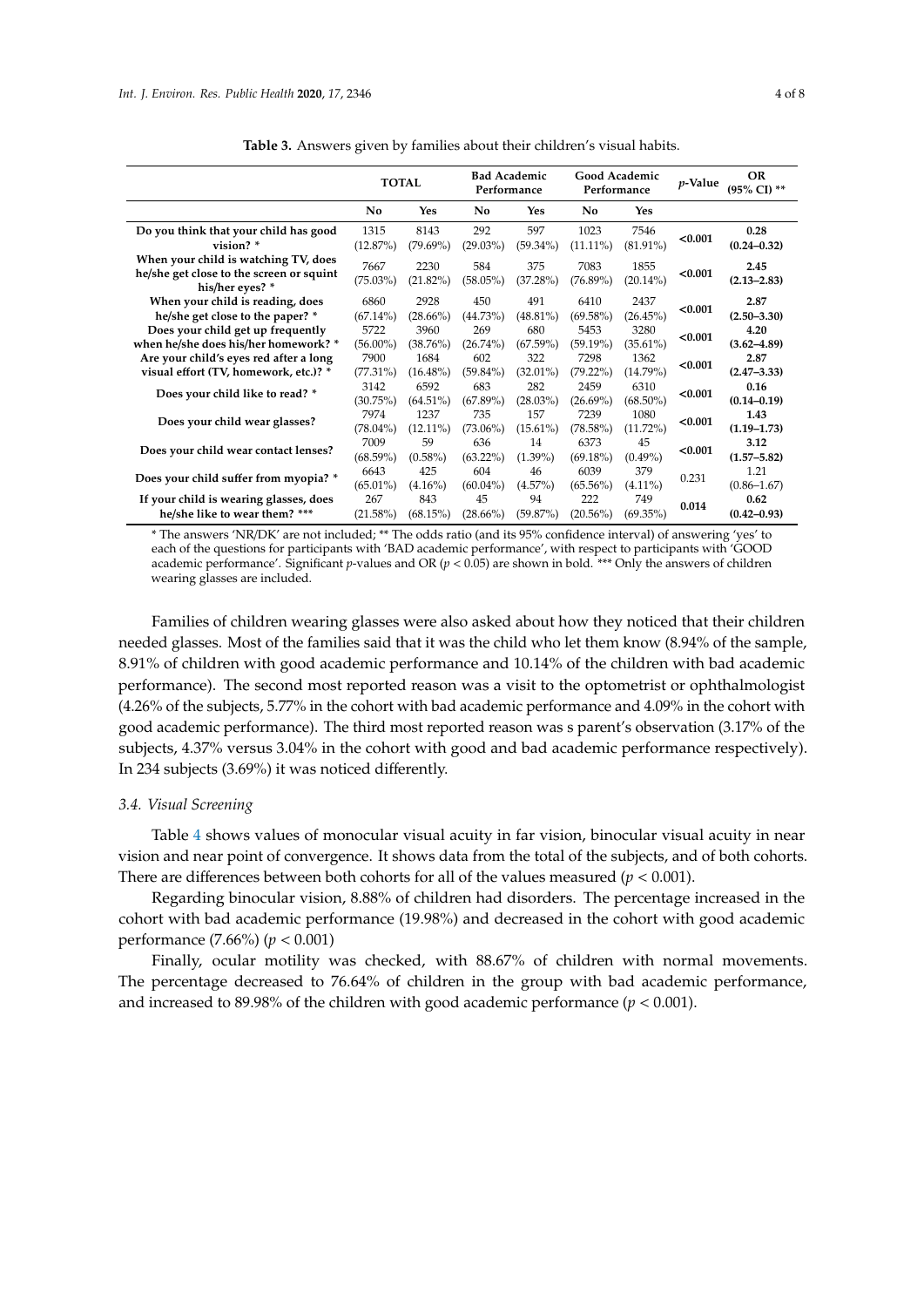|                            |       | <b>TOTAL</b>            | <b>BAD Academic Performance</b> |      |                         |                 | <b>GOOD Academic Performance</b> |                         |                 |         | Difference $\pm$ SE<br>$(95\% \text{ CI})$ * |
|----------------------------|-------|-------------------------|---------------------------------|------|-------------------------|-----------------|----------------------------------|-------------------------|-----------------|---------|----------------------------------------------|
|                            | n     | Mean $\pm$<br><b>SD</b> | Median<br>[IOR]                 | n    | Mean $\pm$<br><b>SD</b> | Median<br>[IOR] | n                                | Mean $\pm$<br><b>SD</b> | Median<br>[IQR] |         |                                              |
| <b>Monocular VA (RE)</b>   | 10192 | $0.92 \pm 0.15$         | $1.00$ [0.10]                   | 1000 | $0.88 \pm 0.18$         | 1.00 [0.20]     | 9192                             | $0.93 \pm 0.14$         | 1.00 [0.10]     | < 0.001 | $-0.05 \pm 0.00$<br>$(-0.06 - -0.04)$        |
| <b>Monocular VA (LE)</b>   | 10201 | $0.90 \pm 0.16$         | 1.00 [0.10]                     | 1003 | $0.84 \pm 0.20$         | $0.90$ [0.20]   | 9198                             | $0.91 \pm 0.16$         | 1.00 [0.10]     | < 0.001 | $-0.07 \pm 0.01$<br>$(-0.08 - -0.06)$        |
| Binocular VA near distance | 7042  | $0.97 \pm 0.09$         | 1.00 [0.00]                     | 650  | $0.94 \pm 0.13$         | 1.00 [0.10]     | 6392                             | $0.97 \pm 0.09$         | 1.00 [0.00]     | < 0.001 | $-0.03 \pm 0.00$<br>$(-0.04 - 0.03)$         |
| $NPC$ (cm)                 | 9729  | $5.51 \pm 5.55$         | 5.00 [7.00]                     | 934  | $6.47 \pm 6.08$         | $5.00$ [9.00]   | 8795                             | $5.40 \pm 5.49$         | 5.00 [7.00]     | < 0.001 | $1.06 \pm 0.19$<br>$(0.69 - 1.44)$           |

**Table 4.** Results from visual screening.

<span id="page-4-0"></span>\* Difference ± standard error (and its 95% confidence interval) calculated as the mean of participants with "bad academic performance", minus the mean of participants with "good academic performance". Significant differences ( $p < 0.05$ ) are shown in bold.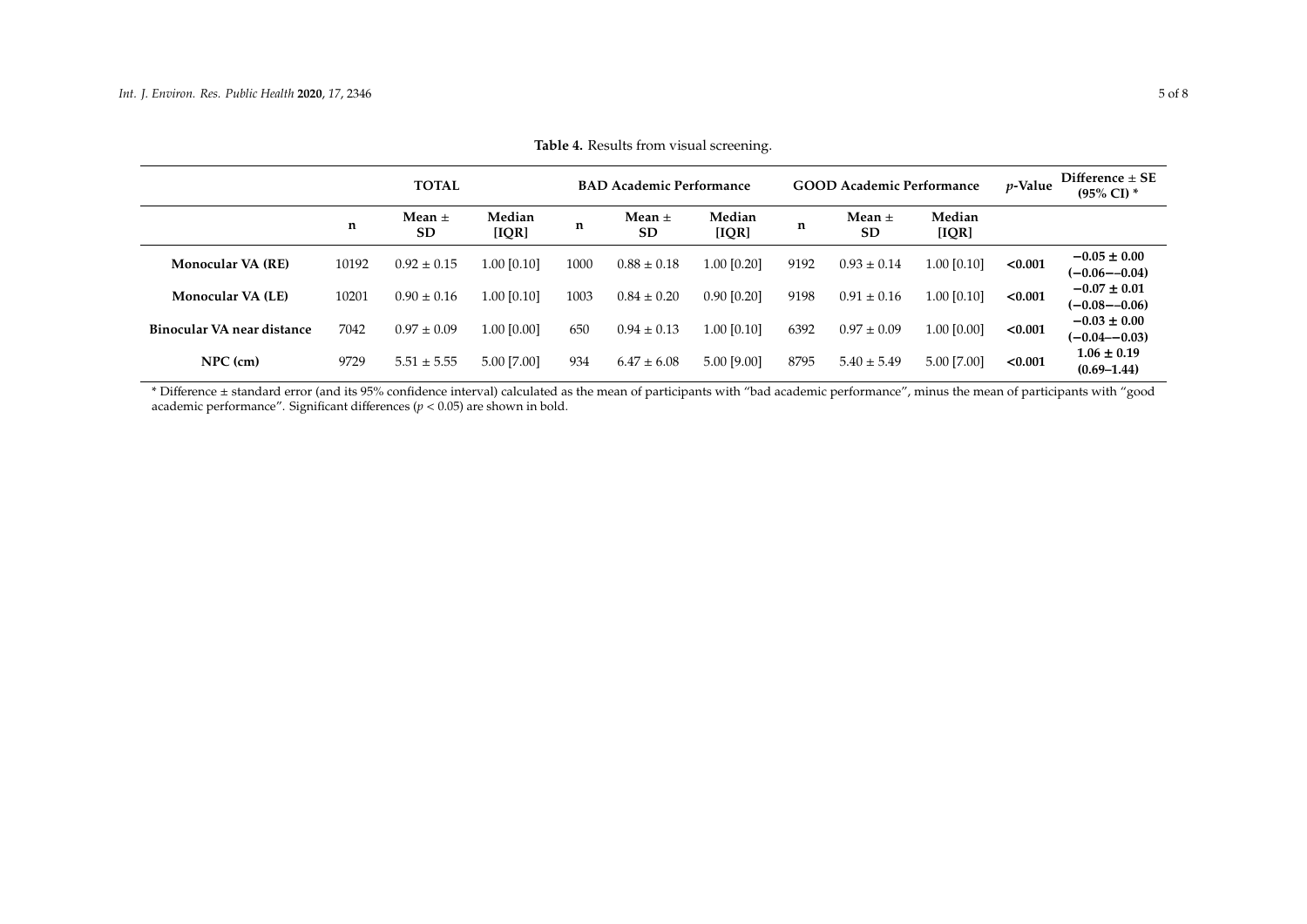## **4. Discussion**

It should be noted that the consistency of this study is due to the large sample studied, numbering more than 10000 children. In order to classify the sample in both cohorts, good and bad academic performance, this study has been based on the families' answers. The percentage of children with bad academic performance is aligned with the results of elementary education that the Spanish Ministry of Education and Vocational Training published [\[15\]](#page-7-1).

Regarding gender, we have found more males than females within the bad academic performance group. This data is aligned with the OCDE's reports about gender equality in education. According to these reports, at age 15, 60% of the lowest achievers in mathematics, reading, and science are boys, whilst 40% are girls [\[16\]](#page-7-2).

Analyzing the children's answers about their habits related to vision, there are differences between children with bad academic performance and those who have a good academic performance, with vision being better in the good academic performance group. There is a higher percentage of children that see the blackboard properly, and who consider themselves to have good distance and near vision, within the cohort with a good academic performance. Also, the percentage of children that get tired while reading, suffer from headaches, feel that their eyes cry or itch when they read, need to follow the text with their finger, or even get confused or miss words when reading, is lower in the group of children with good academic performance. These results are aligned with other studies carried out in different countries, such as that published by Jan et al., which concluded that better visual acuity is related to higher academic performance in a cohort of children aged between 11 and 16 in China [\[17\]](#page-7-3). Regarding reading, Goldstand et al. demonstrated in 2006, in 71 seventh grade children, how nonproficient readers had significantly poorer academic performance and vision-screening scores than proficient readers [\[18\]](#page-7-4).

By the analysis of the family's answers, it was found that a higher percentage of the families of the group of children with bad academic performance think that their children do not see properly, get close to TV or paper, get up frequently when they do their homework, and that their children's eyes become red after a long visual effort. Despite some studies showing how wearing corrective lenses improves children's wellbeing and school function [\[19](#page-7-5)[,20\]](#page-7-6), in this cohort of children with bad academic performance more children do not like reading and also wear glasses or contact lenses.

Results from visual screening show that visual acuity in distance vision is lower in children with bad academic performance, and that they also have a longer near point of convergence. Regarding binocular vision, there are more children with problems with fusion images with both eyes within the cohort with bad academic performance. These data are also aligned with other studies such as Hopkins' review, which concluded that there is a concordance between academic performance and visual acuity and refractive error [\[21\]](#page-7-7).

There are several studies that propose different methods of vision screening in schoolchildren. Indeed, some associations have published their recommendations, such as 'Procedures for the Evaluation of the Visual System by Pediatricians' written by Donahue et al. in 2016 [\[22\]](#page-7-8), or the guidelines published by the Expert Committee of the Canadian Association of Optometrists and the Canadian Ophthalmological Society [\[23\]](#page-7-9). However, there are no universally agreed upon policies or strategies for vision screening in children. According to Hopkins et al., this is due to the lack of evidence supporting the benefits of screening, and to the lack of support of the authorities [\[24\]](#page-7-10). Our study re-confirms the importance of vision in children, using a large sample of them checked by optometrists.

It is also important to highlight the way in which families with children wearing glasses realized that they needed them. In most of the cases, the children themselves realized that they did not see properly. The second and third most reported options are prescription by a specialist and warnings from schools. These remarkable results, and the fact that visual factors are better predictors of academic success than others [\[25\]](#page-7-11), make it highly recommendable to establish policies in primary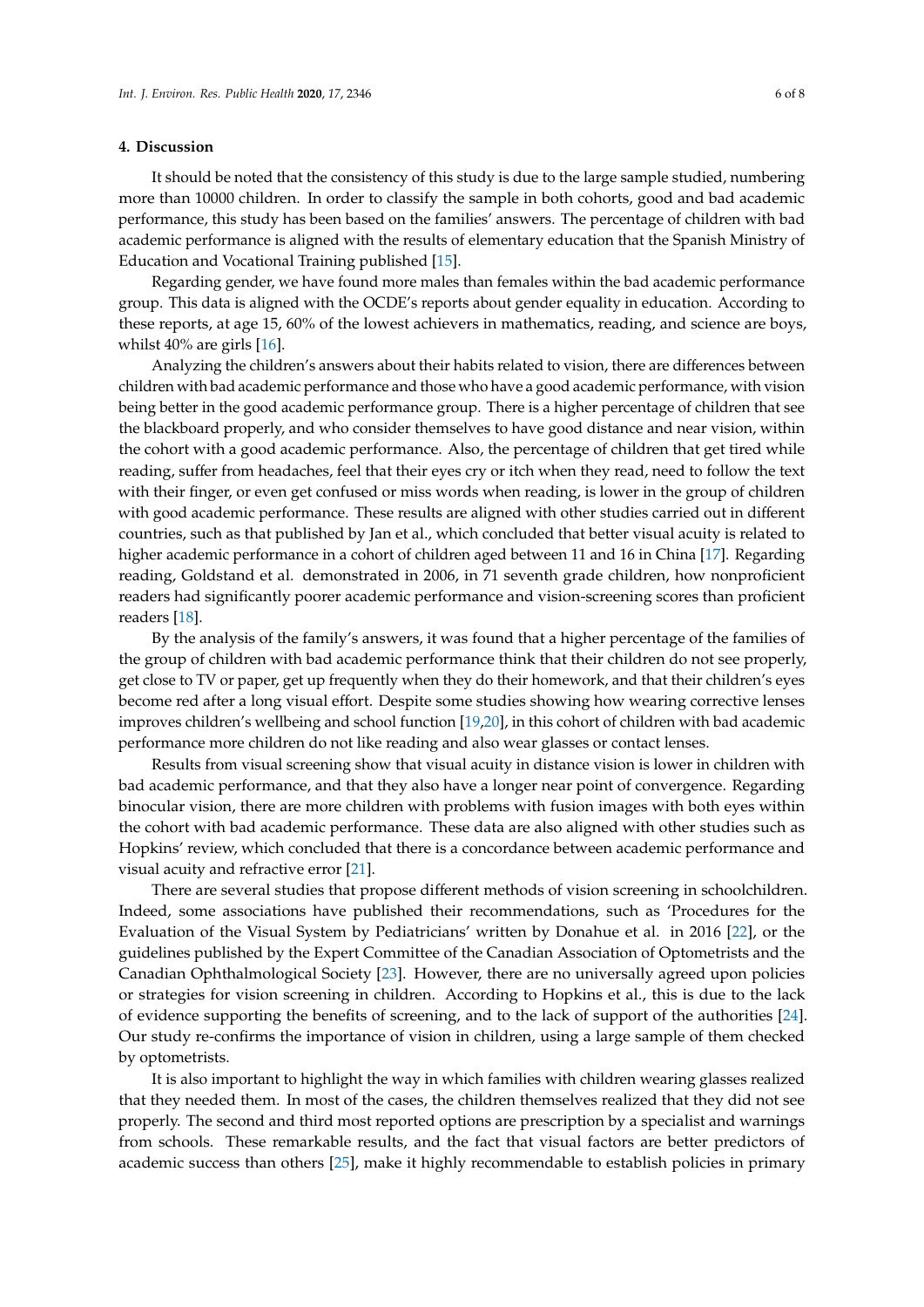care and schools that diagnose visual problems as soon as possible, in order to improve children's academic performance.

## **5. Conclusions**

Visual health is better in children with good academic performance than in those with bad academic performance.

It would be highly recommendable to introduce policies that assure the early detection of visual disorders in schools and primary care, in order to improve the academic performance of elementary students.

**Author Contributions:** Conceptualization, C.A.-P., M.Á.S.-T. and C.V.-C.; Data curation, C.A.-P., M.Á.S.-T. and C.A.-V.; Formal analysis, C.A.-V.; Investigation, C.A.-P., M.Á.S.-T. and C.V.-C.; Methodology, C.A.-P., M.Á.S.-T., C.A.-V. and C.V.-C.; Project administration, C.A.-P.; Resources, C.A.-P., M.Á.S.-T. and C.V.-C.; Software, C.A.-V.; Supervision, C.A.-P., M.Á.S.-T., C.A.-V. and C.V.-C.; Validation, C.A.-P., M.Á.S.-T., C.A.-V. and C.V.-C.; Visualization, C.A.-P., M.Á.S.-T., C.A.-V. and C.V.-C.; Writing—original draft, C.A.-P.; Writing—review & editing, C.A.-P., M.Á.S.-T., C.A.-V. and C.V.-C. All authors have read and agreed to the published version of the manuscript.

**Funding:** This research received no external funding

**Acknowledgments:** Authors thanks to "Vision y Vida" foundation for collecting the data

**Conflicts of Interest:** The authors declare no conflict of interest.

## **References**

- <span id="page-6-0"></span>1. OECD, PISA. *2018 Results (Volume I): What Students Know and Can Do*; PISA, OECD Publishing: Paris, France, 2019. [\[CrossRef\]](http://dx.doi.org/10.1787/5f07c754-en)
- 2. OECD, PISA. *2018 Results (Volume II): Where All Students Can Succeed*; PISA, OECD Publishing: Paris, France, 2019. [\[CrossRef\]](http://dx.doi.org/10.1787/b5fd1b8f-en)
- <span id="page-6-1"></span>3. OECD, PISA. *2018 Results (Volume III): What School Life Means for Students' Lives*; PISA, OECD Publishing: Paris, France, 2019. [\[CrossRef\]](http://dx.doi.org/10.1787/acd78851-en)
- <span id="page-6-2"></span>4. Sattler, J.M. *Assessment of Children: Cognitive Applications*, 4th ed.; Jerome M Sattler Publisher: La Mesa, CA, USA, 2001.
- <span id="page-6-3"></span>5. DuPaul, G.J.; Rapport, M.D. Teacher ratings of academic skills: The development of the academic performance rating scale. *Sch. Psychol. Rev.* **1991**, *20*, 284–300. [\[CrossRef\]](http://dx.doi.org/10.1080/02796015.1991.12085552)
- <span id="page-6-4"></span>6. de España, G. *Real Decreto 126*/*2014, de 28 de Febrero, por el que se Establece el Currículo Básico de la Educación Primaria (BOE n 52, de 28 de Febrero)*; Ministerio de Educación, Cultura y Deporte: Madrid, Spain, 2014.
- <span id="page-6-5"></span>7. González-Pienda, J.A. El rendimiento escolar. Una análisis de las variables que lo condicionan. *Rev. Galego-Port. Psicoloxía Educ.* **2003**, *9*, 247–258.
- <span id="page-6-6"></span>8. Dobewall, H.; Lindfors, P.; Karvonen, S.; Koivusilta, L.; Vainikainen, M.P.; Hotulainen, R.; Rimpelä, A. Health and educational aspirations in adolescence: A longitudinal study in Finland. *BMC Public Health* **2019**, *19*, 1447. [\[CrossRef\]](http://dx.doi.org/10.1186/s12889-019-7824-8) [\[PubMed\]](http://www.ncbi.nlm.nih.gov/pubmed/31684937)
- <span id="page-6-7"></span>9. Shin, H.S.; Park, S.C.; Park, C.M. Relationship between accommodative and vergence dysfunctions and academic achievement for primary school children. *Ophthalmic Physiol. Opt.* **2009**, *29*, 615–624. [\[CrossRef\]](http://dx.doi.org/10.1111/j.1475-1313.2009.00684.x) [\[PubMed\]](http://www.ncbi.nlm.nih.gov/pubmed/19709375)
- <span id="page-6-8"></span>10. Hopkins, S.; Black, A.A.; White, S.L.J.; Wood, J.M. Visual information processing skills are associated with academic performance in Grade 2 school children. *Acta Ophthalmol.* **2019**, *97*, e1141–e1148. [\[CrossRef\]](http://dx.doi.org/10.1111/aos.14172) [\[PubMed\]](http://www.ncbi.nlm.nih.gov/pubmed/31228337)
- 11. Wood, J.M.; Black, A.A.; Hopkins, S.; White, S.L.J. Vision and academic performance in primary school children. *Ophthalmic Physiol. Opt.* **2018**, *38*, 516–524. [\[CrossRef\]](http://dx.doi.org/10.1111/opo.12582) [\[PubMed\]](http://www.ncbi.nlm.nih.gov/pubmed/30221376)
- <span id="page-6-9"></span>12. White, S.L.J.; Wood, J.M.; Black, A.A.; Hopkins, S. Vision screening outcomes of Grade 3 children in Australia: Differences in academic achievement. *Int. J. Educ. Res.* **2017**, *83*, 154–159. [\[CrossRef\]](http://dx.doi.org/10.1016/j.ijer.2017.03.004)
- <span id="page-6-10"></span>13. Chen, A.H.; Bleything, W.; Lim, Y.Y. Relating vision status to academic achievement among year-2 school children in Malaysia. *Optometry* **2011**, *82*, 267–273. [\[CrossRef\]](http://dx.doi.org/10.1016/j.optm.2011.02.004) [\[PubMed\]](http://www.ncbi.nlm.nih.gov/pubmed/21524597)